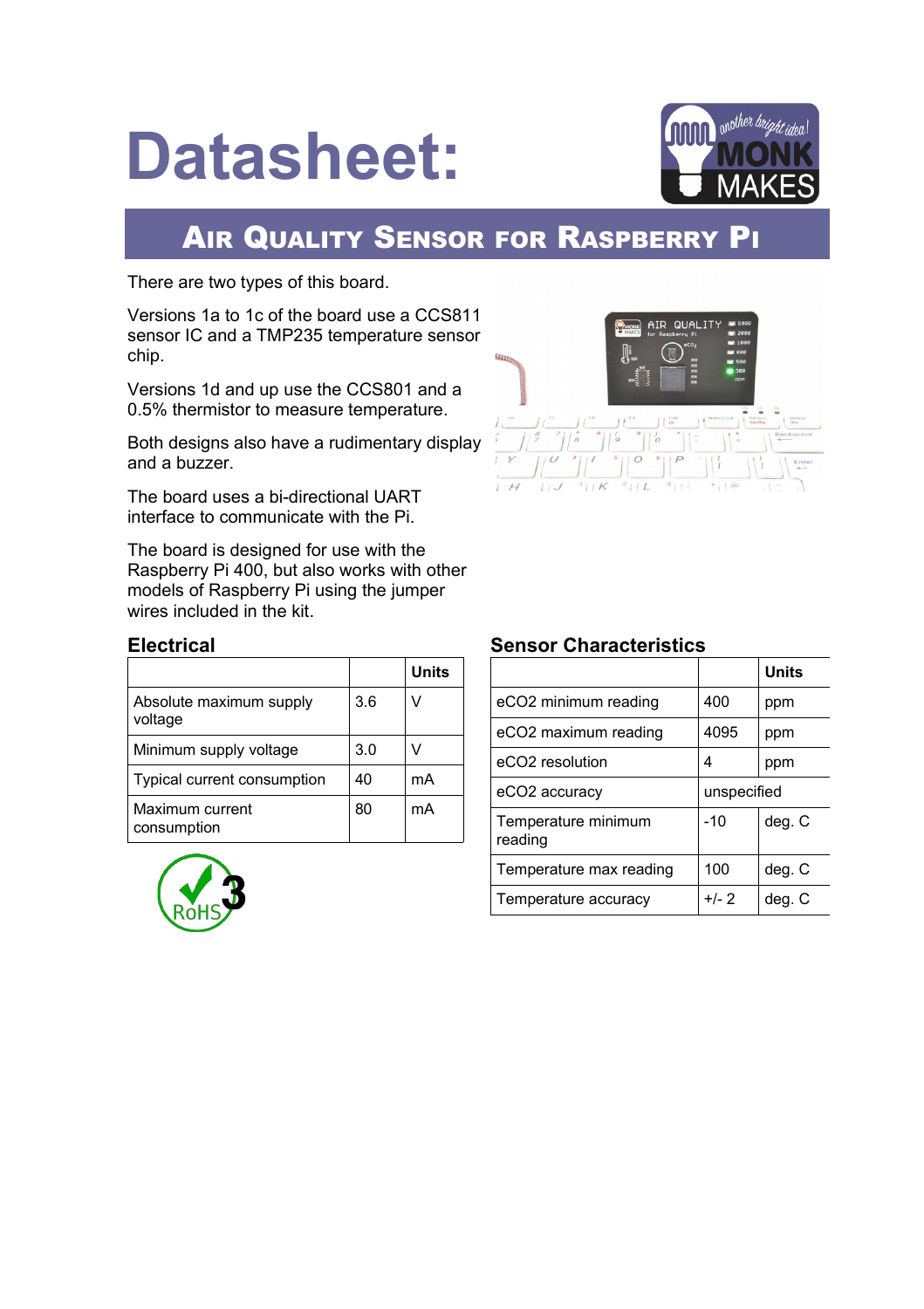#### **Serial Protocol**

All communication is at 9600 baud 8N1. Commands are a single letter with no terminating character or line feed required. Any extraneous command characters are ignored by the board. Some commands are followed by a response from the board within a few milliseconds. The responses are variable length and terminated with a \n character.

| Command       | <b>Response</b>      |                                                                                                                                            |
|---------------|----------------------|--------------------------------------------------------------------------------------------------------------------------------------------|
|               | t=23.45\n            | returns the temperature in degrees C as a float                                                                                            |
| с             | c=400\n              | returns the eCOS level in ppm as an int                                                                                                    |
| b             | no response          | turn the buzzer on                                                                                                                         |
| q             | no response          | turn the buzzer off                                                                                                                        |
| a             | no response          | auto-mode. Use the LED display to<br>automatically show the current eCO2 level                                                             |
| m             | no response          | manual-mode. Turn off the auto mode, prior to<br>setting the LED display level manually                                                    |
| $0 - 6$       | no response          | turn on the LED for the level indicated (0 no<br>LEDs, 1 lowest LED, 6 highest LED). Note onlt<br>1 I FD can be lit at a time.             |
| ?             | undocumented         | Returns self test data, for use during<br>manufacturing. We reserve the right to change<br>this from batch to batch. Use at your own risk. |
| $k(v1d+only)$ | Calibrate            | Tare the sensor to 400ppm                                                                                                                  |
| $K(v1d+only)$ | Reset<br>calibration | Reset the calibration factor back to the factory<br>default.                                                                               |

See also the Python API here: https://github.com/monkmakes/pi\_aq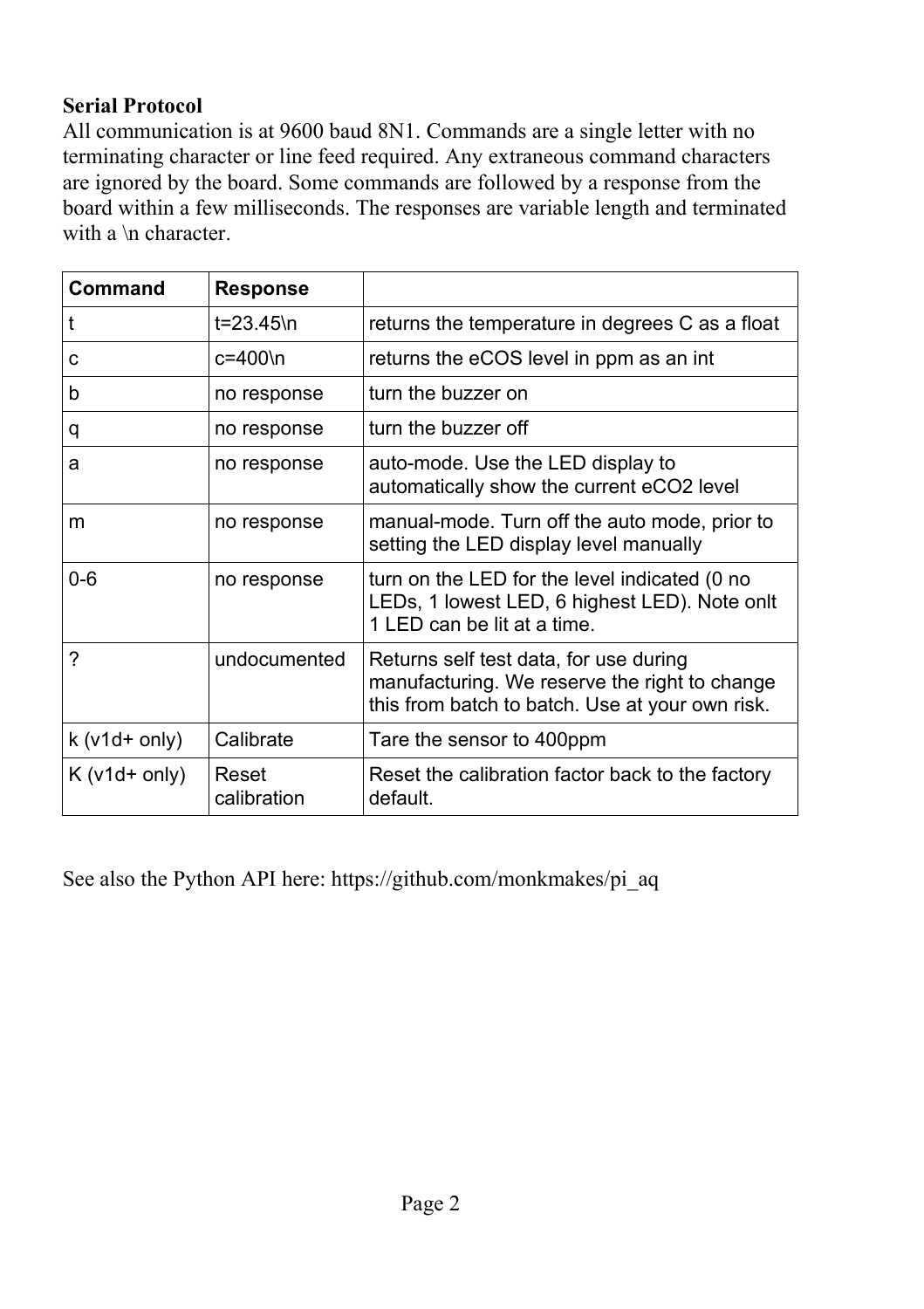

## **Schematic Versions 1a to 1c**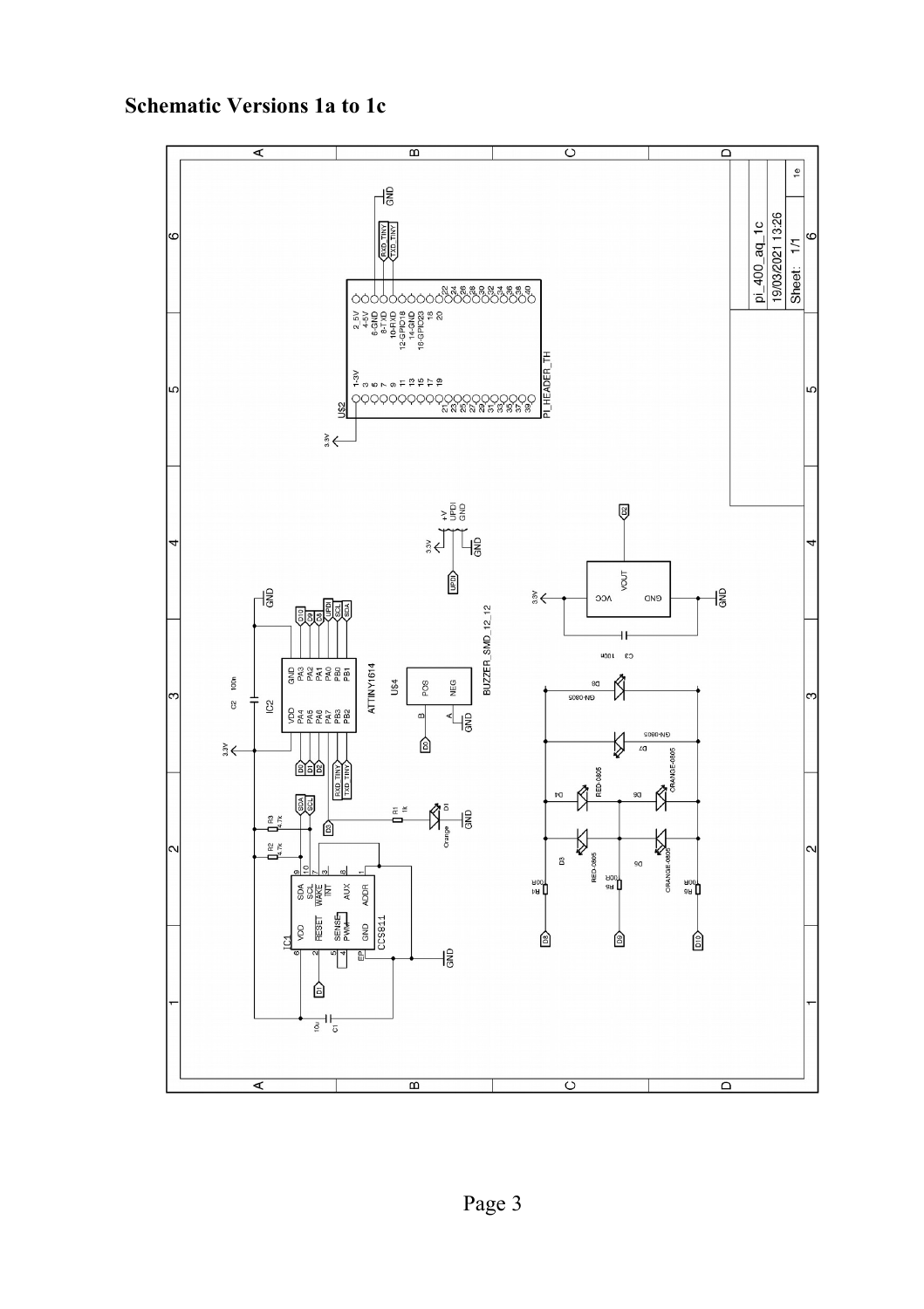**Schematic Versions 1d+**